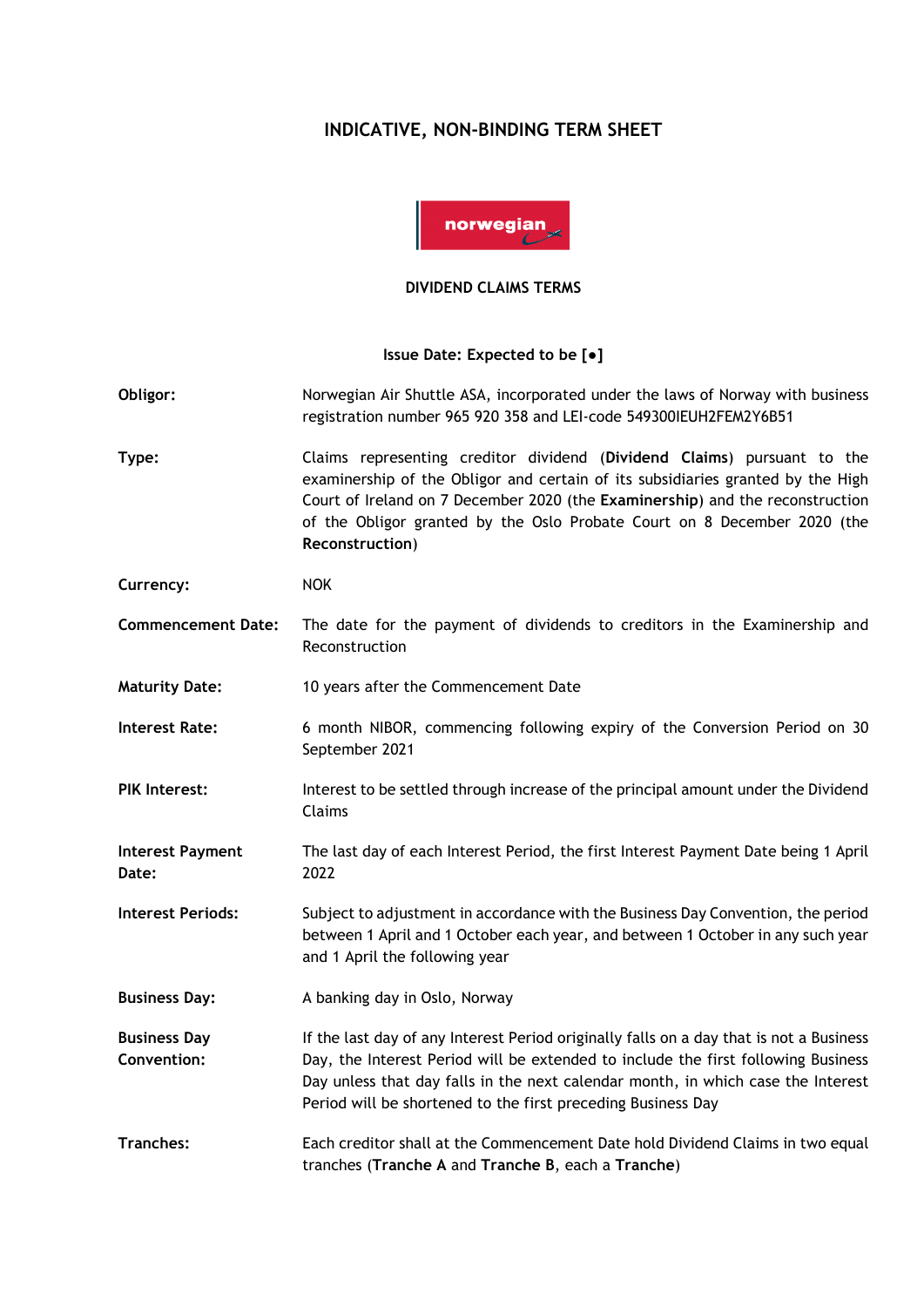| <b>Conversion Rights:</b>                  | In respect of each Tranche, a creditor shall be entitled at any time during the<br>applicable Conversion Period to convert all (but not some only) of the principal<br>amount thereunder into ordinary shares of the Issuer (Shares), at the Conversion<br>Price.                                                                                                                                                                                                                                                               |
|--------------------------------------------|---------------------------------------------------------------------------------------------------------------------------------------------------------------------------------------------------------------------------------------------------------------------------------------------------------------------------------------------------------------------------------------------------------------------------------------------------------------------------------------------------------------------------------|
| <b>Conversion Period:</b>                  | The Conversion Period shall commence on (and include):                                                                                                                                                                                                                                                                                                                                                                                                                                                                          |
|                                            | with respect Tranche A, the date falling 60 days after the Issue Date; and<br>(a)                                                                                                                                                                                                                                                                                                                                                                                                                                               |
|                                            | (b)<br>with respect to Tranche B, the date falling 74 days after the Issue Date,                                                                                                                                                                                                                                                                                                                                                                                                                                                |
|                                            | and in each case shall end on (and include) 30 September 2021.                                                                                                                                                                                                                                                                                                                                                                                                                                                                  |
| <b>Conversion Price:</b>                   | NOK $[e]$ <sup>1</sup> , subject to adjustment as set out in Anti-Dilution Protection and<br>Dividend Protection below                                                                                                                                                                                                                                                                                                                                                                                                          |
|                                            | Upon exercise of Conversion Rights, a consideration equal to the Conversion Price<br>shall be paid for each Share. Payment shall be carried out by set-off against the<br>principal amount under the relevant Tranche. The number of new Shares to be<br>issued upon conversion shall equal the principal amount of the Tranche that is to<br>be converted, divided by the Conversion Price. If this does not result in a whole<br>number of Shares, the number shall be rounded down to the nearest number of<br>whole Shares. |
| <b>Anti-Dilution</b><br><b>Protection:</b> | Euro-market standard anti-dilution provisions effective during the Conversion<br>Period addressing, inter alia, share consolidations, share splits, spin-off events,<br>rights issues, bonus issues and reorganisations                                                                                                                                                                                                                                                                                                         |
| <b>Dividend Protection:</b>                | Full dividend adjustment during the Conversion Period (for any distribution in cash<br>or in kind) through adjustment to the Conversion Price                                                                                                                                                                                                                                                                                                                                                                                   |
| Status:                                    | The Dividend Claims, including any accrued interest and any other amounts due<br>in respect of thereof, shall constitute direct, unsecured obligations of the Obligor<br>and shall rank:                                                                                                                                                                                                                                                                                                                                        |
|                                            | pari passu without any preference among themselves;<br>(a)                                                                                                                                                                                                                                                                                                                                                                                                                                                                      |
|                                            | senior in right and priority of payment to the ordinary share capital of the<br>(b)<br>Obligor); and                                                                                                                                                                                                                                                                                                                                                                                                                            |
|                                            | junior in right and priority of payment, and shall be postponed and<br>(c)<br>subordinated to, all present and future claims of all (i) unsubordinated<br>creditors of the Obligor, and (ii) subordinated creditors whose rights are<br>expressed to rank senior to the Dividend Claims.                                                                                                                                                                                                                                        |
| No set-off:                                | Subject to applicable law, no creditor may exercise, claim or plead any right of<br>set-off, compensation or retention in respect of any amount owed to it by the<br>Obligor in respect of, or arising under or in connection with the Dividend Claims                                                                                                                                                                                                                                                                          |

<span id="page-1-0"></span><sup>1</sup> Conversion Price to be determined based on the Dividend Claims in aggregate converting into approx. 25% of the postrestructuring share capital of the Company.